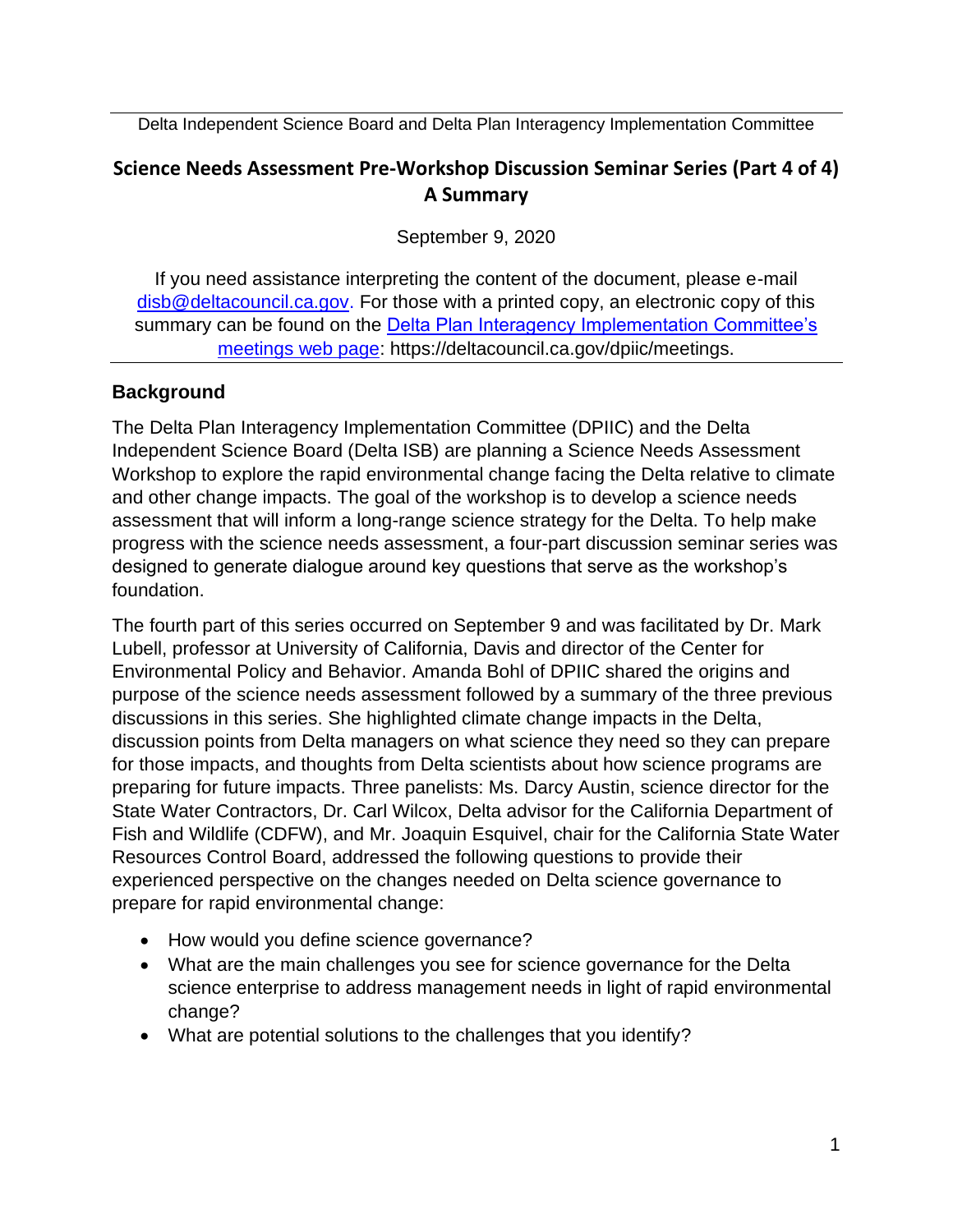### **Panelists Discussion Summary**

**Joaquin Esquivel** opened the panel discussion: Science governance is less about the decision-making structures around science, and more about the framework under which we collectively work within a science enterprise. If we look at the State Water Resources Control Board for example, the Board doesn't heavily fund science, but we are dependent on science synthesis and our decisions are influenced by scientific activities. Science itself is just a process where we can test hypotheses to help us approach difficult decisions throughout the Delta landscape. So, science governance is the science community participating in the science enterprise by monitoring, collecting data, testing hypotheses and then disseminating the information in an un-biased manner to engender trust within our science governance system.

Results from this system impact operations, regulations, and ultimately how we are going to adapt to the rapidly changing climate. We need the science enterprise to bring forward information for managers and decision-makers so everyone is operating with a common understanding of the landscape. The five members of the State Water Resources Control Board are very dependent on a reliable science governance system. Considering science governance in today's discussion reminds us that the science we do, not just in the Delta, but in the entire watershed is incredibly important.

The challenges facing science governance can at first seem nebulous, especially when we try to dig into issues deeper than the general need for collaboration. Of course, we need to collaborate, and we have done well to incorporate scientific work into the numerous agencies within the Delta. They are all contributing to expand our knowledge of the landscape. The challenge that lies beneath is growing our progression towards synthesizing information and storing information within accessible portals. This can be accomplished under the framework set up by The Open Water Data and Transparency Act. Knowing who has what data can strengthen collaboration across agencies and inform further discussions around science governance.

**Darcy Austin** began by briefly introducing the State Water Contractors, which is a non-profit association made of 27 water agencies who work to provide clean affordable drinking water to 27 million Californians and irrigation for 750,000 acres of California farmland. Our science program invests about \$2.4 million annually to meet our commitment to science-based decision-making for Delta management.

Science governance in the Delta is a nexus of our people and our science practices. At this nexus lives our scientists, water managers, decision-makers, administrators of science, and stakeholders with our fundamental science practices, data analysis, reporting, synthesis, and communication. It also includes our organizations, culture,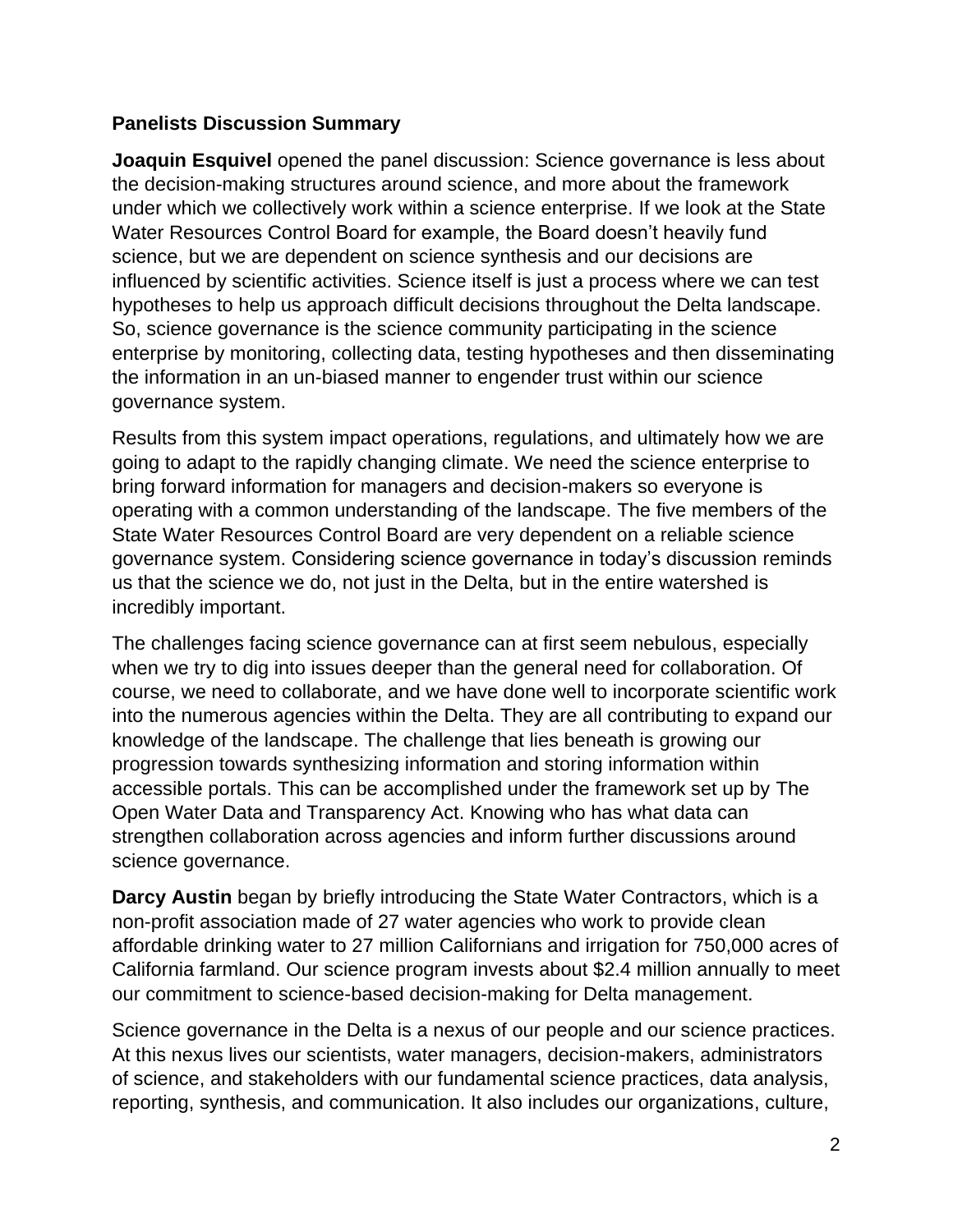the differences between or among the organizations, and finally funding sources, and funding allocation and how all that meets to support better decision-making and management in our system. Together all this levels up to what we call the Delta enterprise. Part of the culture of the enterprise includes how we work together and how we do not work together, and then what gets left behind when we don't work together and support common goals, which ultimately affects how we advance our understanding for the benefit of the Delta, its species, and water supply reliability.

Austin highlighted three challenges that Delta science governance faces. First, we work in silos and are balkanized in the system. The people who work in the Delta are passionate but identifying common goals and working outside our agency mandates will require a big leap of faith. Second, we don't necessarily agree on a set of common goals and objectives. In this regard, the Delta Science Plan and Science Action Agenda are critical guiding documents. Finally, funding availability is an ongoing challenge. Funding in the system mainly comes from state and federal water projects, Proposition 1, and funding that supports infrastructure for adapting to climate change.

**Carl Wilcox** described how science governance operates on multiple scales: some science is necessary to determine whether regulatory requirements are being met and if they are addressing the regulated problem. This type of science operates within discreet decision venues like the water boards, CDFW, or federal agencies and can be limited. The alternative broader context of science in the Delta includes understanding how systems ecologically and sociologically work. We have documents like the Delta Science Plan and Science Action Agenda and now this Science Needs Assessment that should call for the broader science that needs to be done.

Some important issues in the Delta are not directly funded and thus not thoroughly researched because they do not fall into current regulatory requirements. An example is contaminants in the Delta. Even Proposition 1 funded water quality studies have not prioritized studying contaminants because other priorities related to regulatory requirements are put first.

So, when we consider the issues of rapid environmental change, we must understand and define the relevant management questions, and critically, develop a set of common goals or a shared vision for the science we need. However, it is important to remember that creating shared objectives and goals is a difficult and long process. Currently, there is a lot of science being done in the system, and it is not easy to keep track of. We need to be clear about what our science programs are working on, whether that is topic specific or broad, so we know what work still needs to be done and what to include in our common goals. If we have an agreed-upon specific plan for implementing a science program in the Delta, we have greater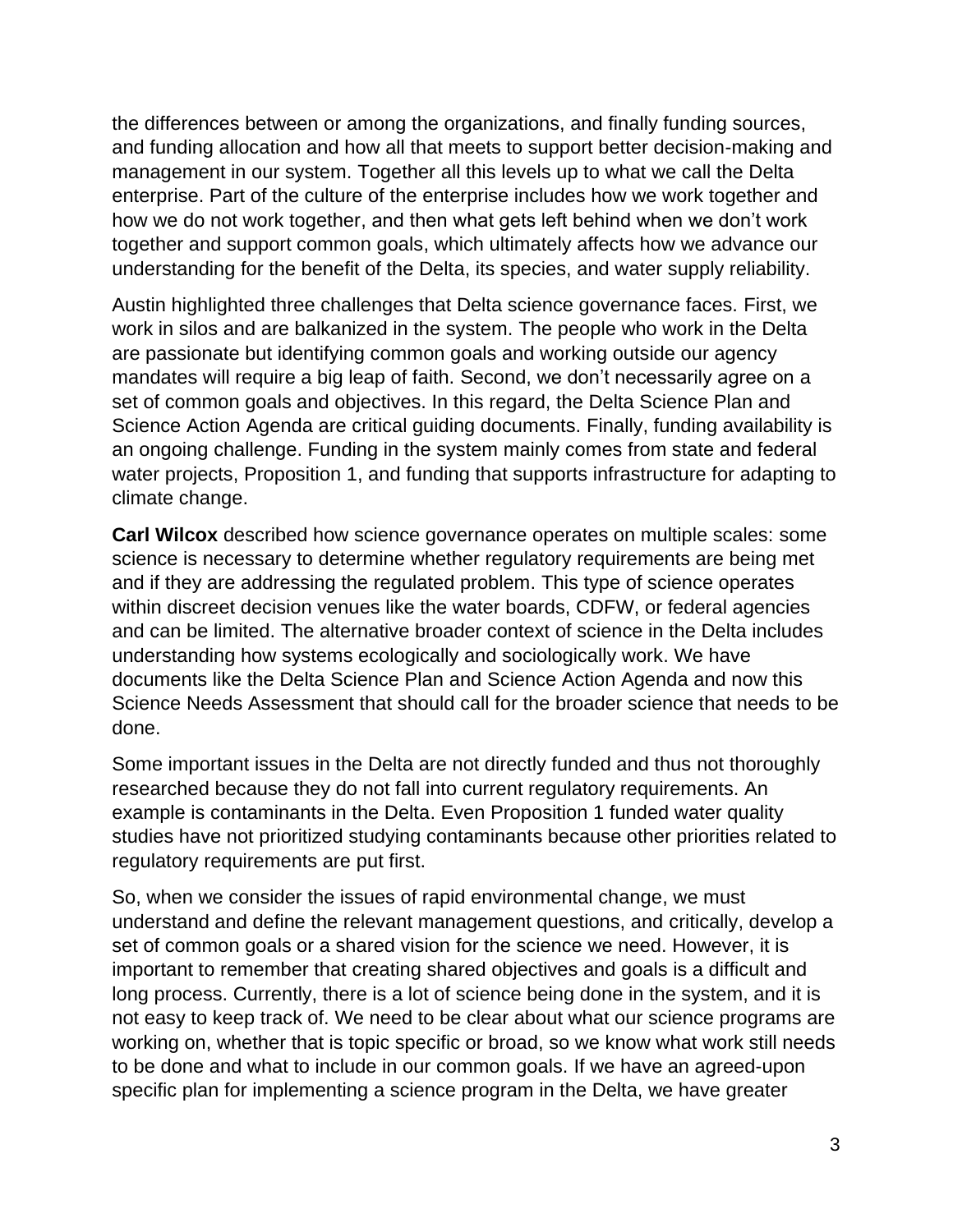power to collect the information we need to make decisions overtime in an adaptive management framework.

A key step towards solving these issues is building up mechanisms for interagency coordination. Venues for coordination already exist in the form of engagement through the Delta Plan Interagency Implementation Committee. To advance the Delta science enterprise, coordination needs to remain a priority as we address broader funding needs and set management priorities.

### **Mentimeter Questions**

There was a total of 63 participants during this seminar. Participants engaged with the discussion hosts and panelists by sharing the information and feedback presented below. Answers shown for questions 2 and 4 have been modified for brevity and repetition.



# 12

### **Figure 1. This question was used to learn the demographic of participants. Most participants were affiliated with state organizations. N = 25.**

Participant responses to question 2 are below: Please define "science governance".  $N =$ 23.

- o Having a plan for data collection and interpretation
- o Science informed government to regulate natural resources
- o A way to solicit, organize, prioritize, and fund scientific research and monitoring
- o Leadership and oversight of scientific questions and studies done without conflicts of interest
- o Process for deciding the most effective science to pursue in addressing priority management questions
- $\circ$  Policy and procedure for data collection and peer review to ensure reproducibility and science quality
- o Institutional structure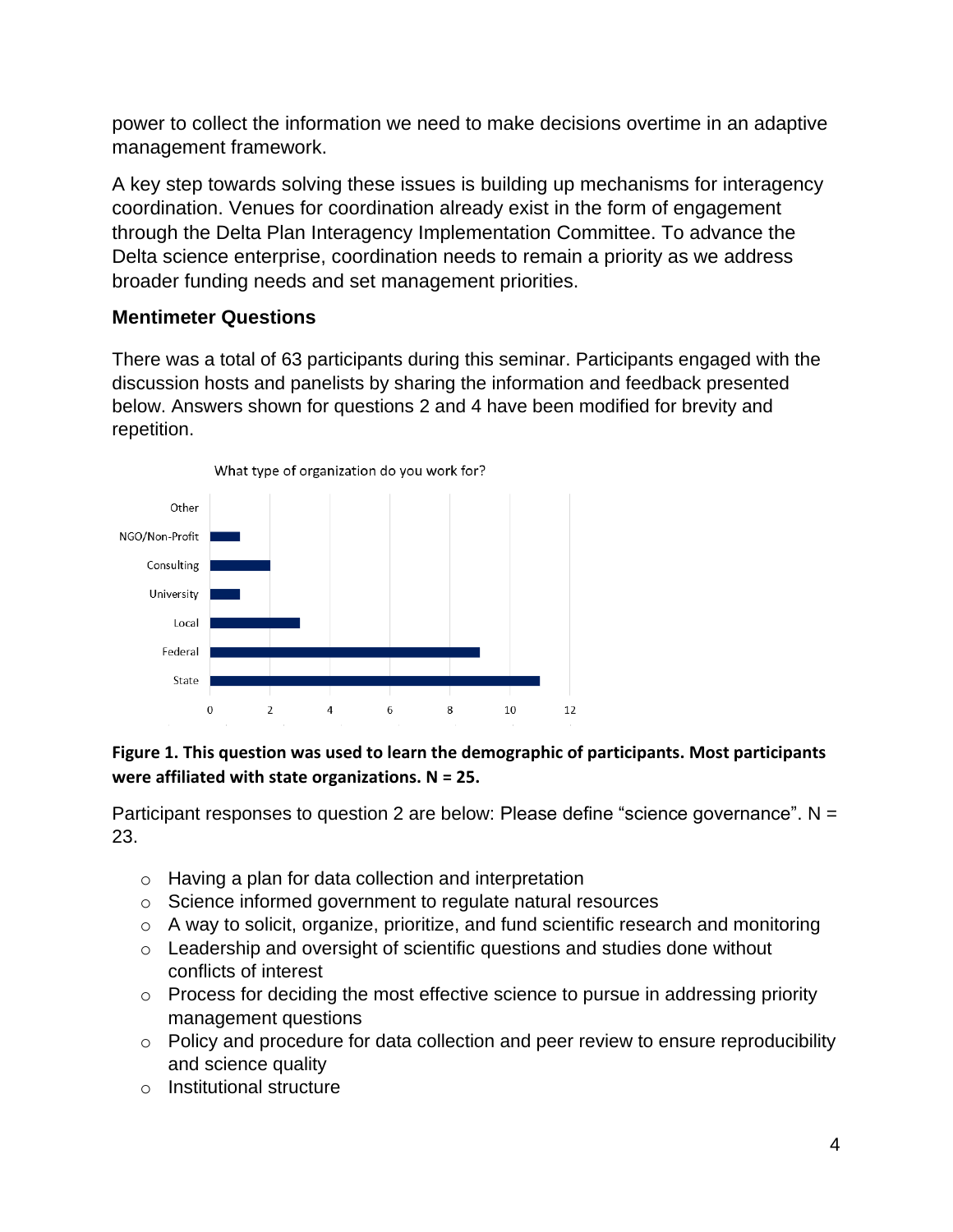- o How we are organized
- o Structure, institutions, principles to conduct science
- $\circ$  A group of people that use science to inform policy decisions
- o Those who may oversee what science is needed
- o Establishing priorities, goals, and endpoints for science
- o The organization of entities responsible for managing science
- o An infrastructure intended to define objectives tasks and then address them
- o Entities setting the direction for and facilitation of science, research, and monitoring
- o Means by which decisions are made to disburse resources for the purpose of carrying out science
- o Prioritization, goals, and objectives for knowledge supporting sustainable management resources
- $\circ$  A body of like-minded individuals who look for the integration of science across disciplines for a topic or for a geographic region
- o Orchestrating people and organizations to deploy effective monitoring and research using available resources for continuing support and dialogue
- o The rules, structures, and processes for deciding how science is collectively produced, shared, and integrated across a group or decision-making system
- o Policies and protocols for effective oversight and direction of scientific research, reporting synthesis to advance understanding and support decision-making
- o A process-based system through which managers and scientists can work together to produce scientific outputs that meet managers needs when making decisions



What is the biggest current challenge for science governance in the Delta science enterprise?

**Figure 3. Participants chose what they believed was the biggest challenge for science governance in the Delta science enterprise. N = 30.**

8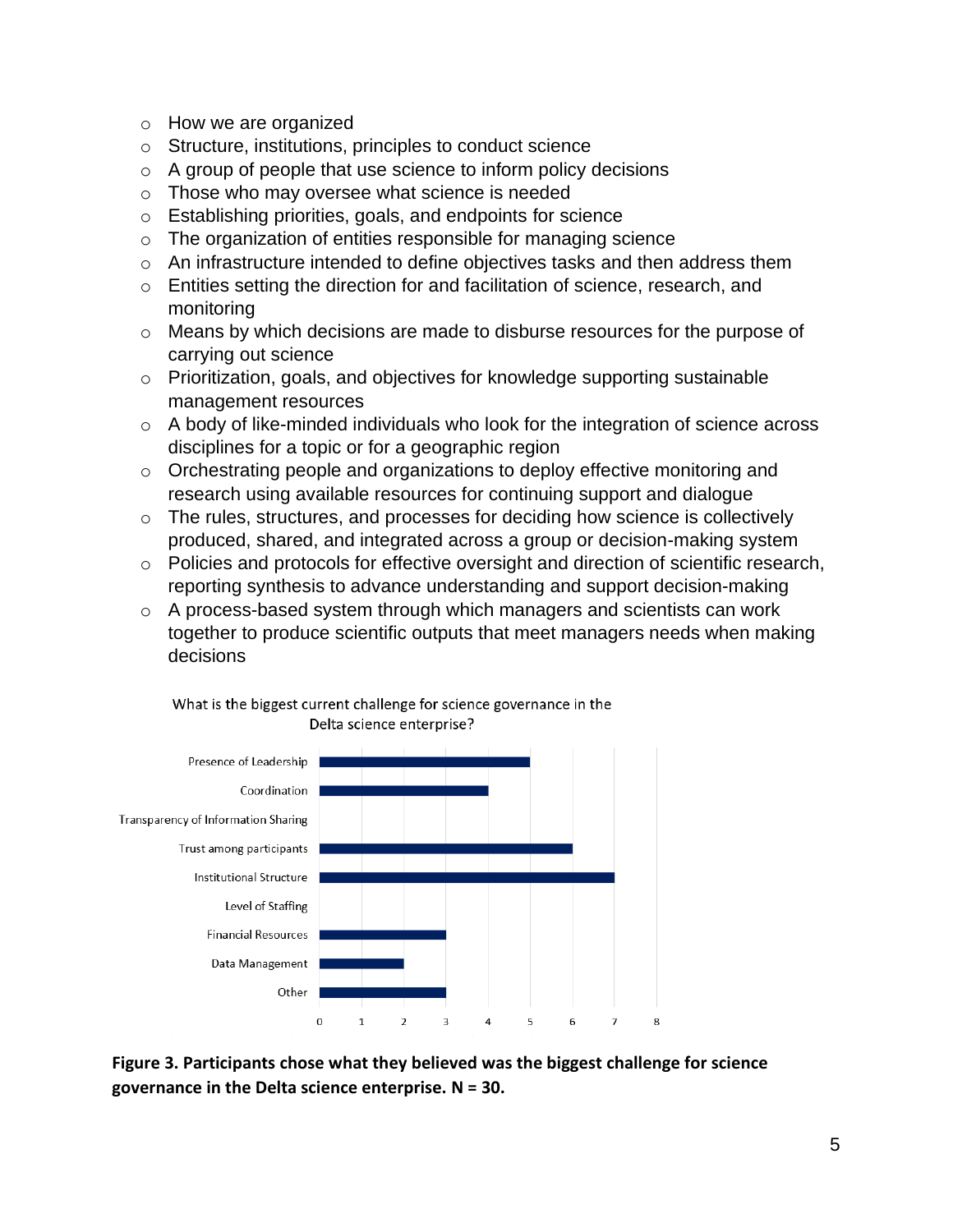Participant responses to question 4 are below: How would you address the science governance challenge that you identified in question  $3$ ? N = 19.

- ❖ Presence of Leadership
	- o Scientists not politicians provide leadership and direction
	- o Marketing the need for science governance (in 2 pages or less) to current and newly appointed leaders to gain buy in
	- o A leadership group of scientists that has control of funding to some extent
- ❖ Coordination
	- o Science tracker to improve coordination along with topic specific science plans
	- o Campaign for a combined state-federal estuary program to provide toplevel leadership, state and federal funding, and a specific set of agreed management & science goals
	- o Greater coordination may require legislation directing, consolidating, or creating agency(s)
- ❖ Trust among participants
	- o Increased collaborative science studies among organizations
	- o Engage staff in trust building and other types of training (e.g. interestbased negotiations)
	- o Trust. This could be improved through improved leadership and improved institutional structures and procedures. The factors in the previous Mentimeter question are inter-related, as are the solutions
	- o Interagency collaborative integrated modeling venue that supports "ground up" forms of communication
	- o More focused discussion on governance issues at the highest levels
	- o Acknowledgement that current governance is not effective so that we can get some buy in on how to move forward
- ❖ Institutional structure
	- o Not sure there is a solution. Each agency has a set of goals it is obligated to address, and it is often difficult to align those
	- o Leadership
	- o Convene state-federal summit to propose and adopt collaborative science governance infrastructure for participating agencies and stakeholders
	- o Greater commitment across agencies to the Delta Stewardship Council's One Delta/One Science. Agencies need to commit their own resources to leverage across institutional silos
- ❖ Financial Resources
	- o The California legislature needs to provide more funding to the Delta Stewardship Council for science
	- o Specifically assign high level managers the task of securing additional funding for science efforts. Need for reliable funding to maintain knowledgeable and effective staff
- ❖ Data management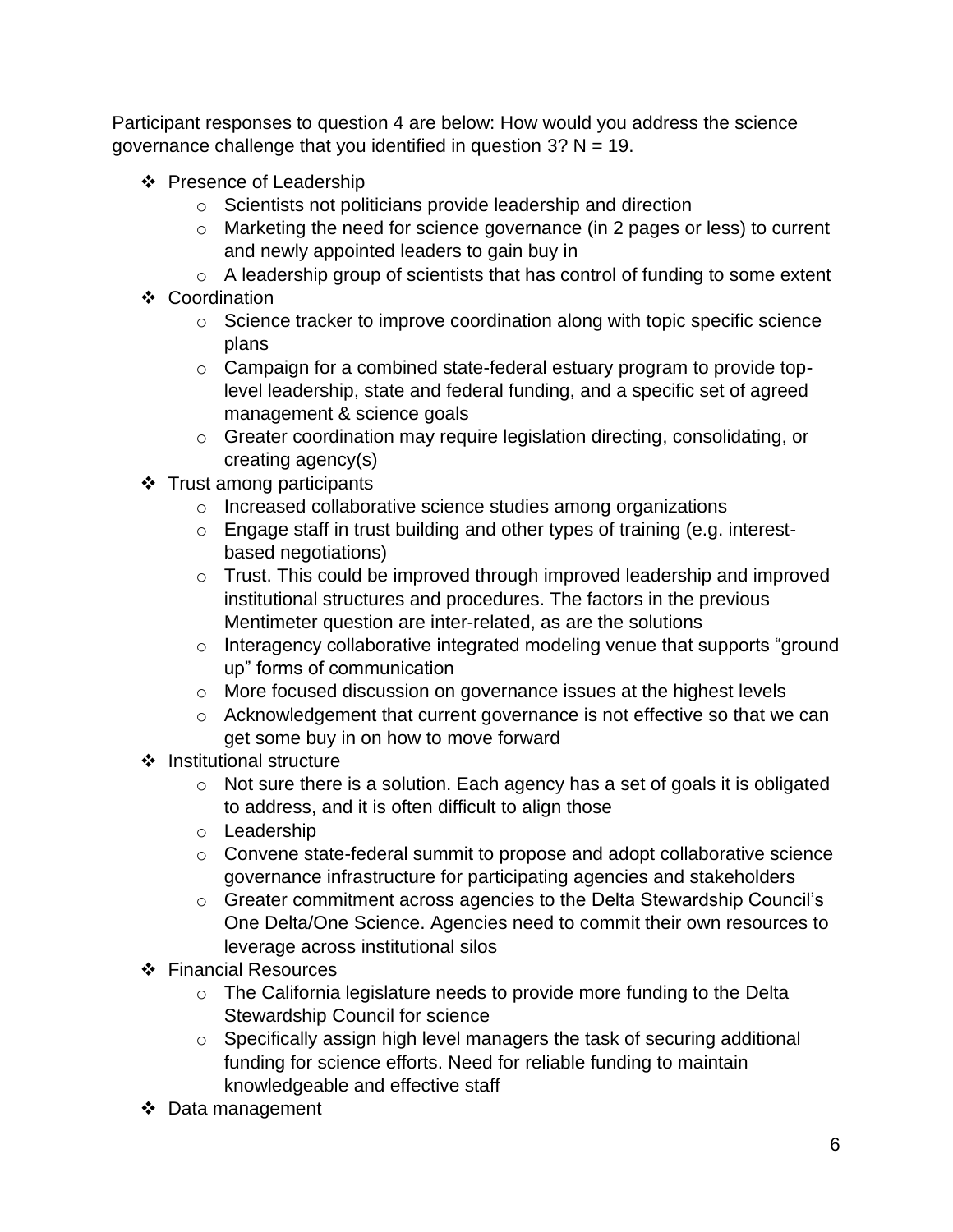- $\circ$  Follow institutional policy and procedure and plan for it in project budgets/proposals
- ❖ Other
	- $\circ$  Well defined processes with clear ground rules for civil discussion as well as clear charters and actionable outcomes

### **Discussion Seminar Q & A**

**Question 1**: A lot of people mentioned leadership today, both our panelists and participants through Mentimeter, so what exactly is leadership in the Delta science enterprise and who provides it? Where does it come from in your opinion?

*Austin:* In the Delta, we operate in a decentralized system so leadership comes from many places including within agencies and through collaborative interagency teams. Leadership doesn't always come from the top, it can come from the bottom when folks, "agents of change", can focus the work towards important goals. Finding ways to collaborate outside of agency mandates or pushing towards a collective definition for adaptive management is work being done at the bottom, demonstrating that we are all leaders. Therefore, how can we continue that type of leadership?

**Esquivel:** We need to be mindful of developing leaders, and not only regarding current leaders for current problems, but leaders for years to come. There are bright people coming out of universities who have been exposed to discussions about the Delta for decades, and they will be the ones working 5, 10, 15 years in the future. They can help bring clarity to Delta issues, help continue our rigorous science processes and, help make science more accessible to the public. So, being mindful of the pipeline that produces leaders in our water and science spaces is important.

**Wilcox:** I've seen an influx of incredibly talented young scientists within mine and other agencies recently. They come with a great level of scientific thought and initiative, and their desire to collaborate is impressive. So, it is key to encourage their leadership development and create an environment where they have the capacity to exercise it.

**Question 2**: There were many comments about the need to incorporate scientists, as well as decision makers into the governance. It's often challenging for scientists to understand decision-makers and vice versa. How do we improve discussion across these groups, so that we move forward on this issue together?

*Wilcox:* Essentially, I'd say, keep it simple. The Delta is a messy place to work, so, inherently it is very difficult to synthesize results and produce a single answer for decision-makers. It could be helpful to release consistent and timely reports focused on valuable pieces of knowledge, including any current trends, from the science being done in the Delta. Short annual reports that give people an understanding of what happened in the past year in the context of what happened in the prior year.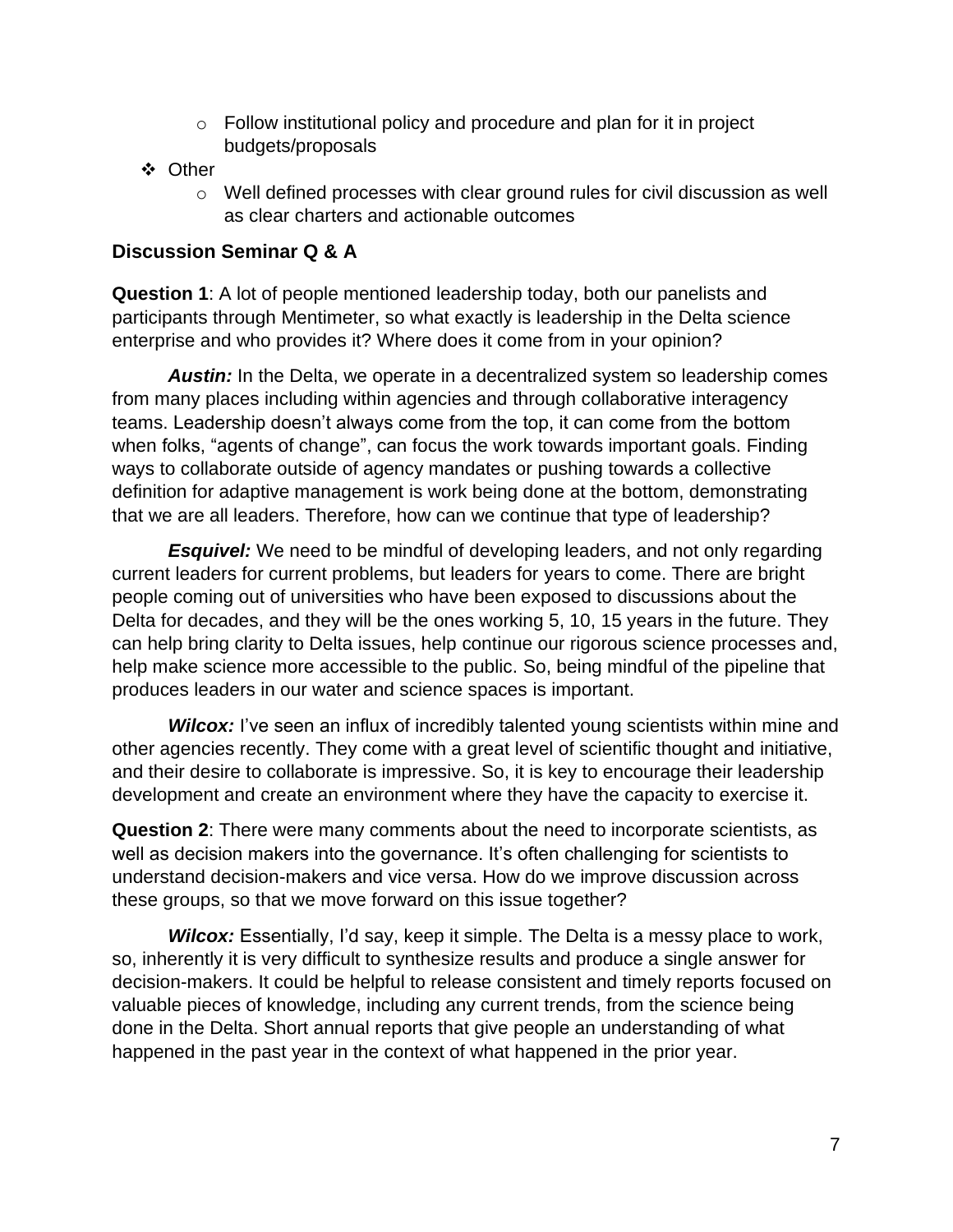*Esquivel:* We should consider how we explain scientific uncertainty and still move forward with decisions or actions rather than let that uncertainty hold us back or water down the actions. It is a matter of communicating uncertainty so that folks can reach a level of understanding where they feel comfortable taking actions even when uncertainty is there in the science.

*Austin:* The Delta Science Program does a good job with the State of Bay-Delta Science because it can communicate to multiple audiences. The report helps connect scientific literature to decision-makers through simple and clear communication.

**Question 3**: There is a need for scientists to understand management needs, and for managers to understand what science is capable of, what data we can collect, how expensive it is, and what effort is required. So, improving communication on that level would be great. However, I also wanted to point out that in some cases, it is difficult for managers and scientists to work together because of the desire to have scientists be objective, rigorous, and transparent. But, some of the best science comes out of scientists who are able to work directly with mangers and I think better science could be done if there was improved communication between scientists and managers. Can you share your opinions on this?

**Wilcox:** We look to engage as much as possible where there are opportunities to develop directed actions (e.g., Collaborative Science and Adaptive Management Program (CSAMP)). In science funding, we operate a competitive grant program for which the grant notice clearly identifies our priorities, which often link to the Science Action Agenda. Improved communication between managers and scientists can come from science planning that reflects the needs of both parties.

*Esquivel:* Communication between managers and scientists is critical because without it we run into misunderstandings that can sow distrust or lead to missed opportunities.

*Austin:* A lot of managers are scientists or have a science background, so maybe the divide is not as large as we think, but different agencies can handle the distinction differently which is where things get tricky. There is a natural bridge there and we may just need to explore nuances to find some better solutions.

## **Next Steps**

The Science Needs Assessment Workshop will be on October 5 and 6.

## **Key Links**

- [Workshop and Virtual Discussion Series Flyer](https://deltacouncil.ca.gov/pdf/dpiic/flyers/2020-04-27-28-science-needs-assessment-flyer.pdf)
- [Science Needs Assessment Pre-Workshop Discussion Part 1 Recording](https://www.youtube.com/watch?v=QzzTI7VqMPY&feature=youtu.be)
- [Science Needs Assessment Pre-Workshop Discussion Part 2 Recording](https://www.youtube.com/watch?v=W_ElJim36rI&t=1330s)
- [Science Needs Assessment Pre-Workshop Discussion Part 3 Recording](https://www.youtube.com/watch?v=fo1vXUoWM1s&t=23s)
- [Science Needs Assessment Pre-Workshop Discussion Part 4 Recording](https://www.youtube.com/watch?v=oR7ygiF1vos&feature=youtu.be)